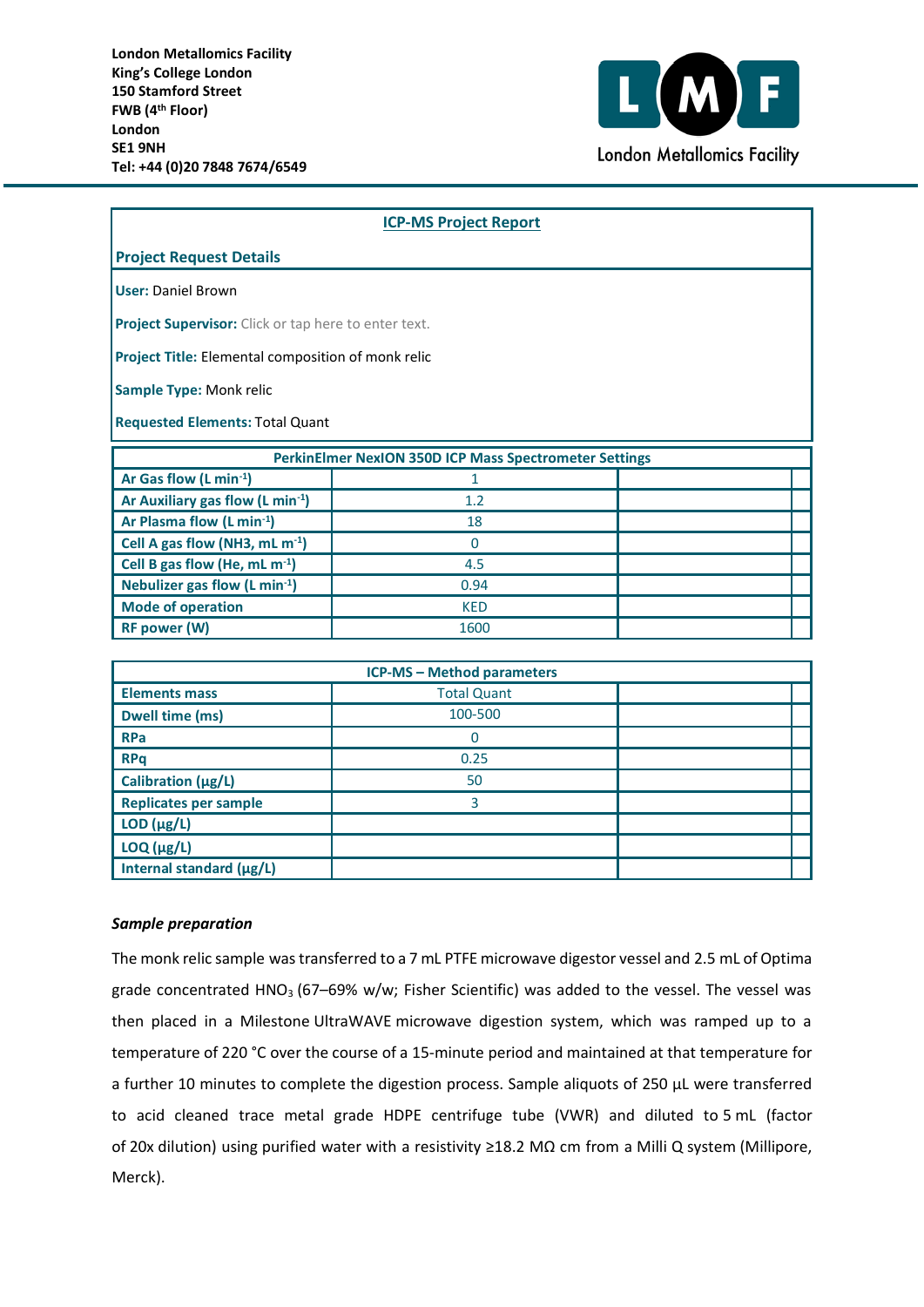A calibration standard was made volumetrically using a 100 mg/L Sigma Aldrich TraceCert multielement standard and  $^{\circ}$ 0.7 M HNO<sub>3</sub> stock solution made from Optima grade concentrated HNO<sub>3</sub> and purified water to ensure the calibrant and sample were matrix matched.

## *Measurements*

Total quantification of the sample (elemental scan) weas conducted using a Perkin Elmer NexION 350D Inductively Coupled Plasma Quadrupole Mass Spectrometer (ICP-QMS) under Kinetic Energy Discriminator (KED) mode at the London Metallomics Facility, King's College London. The introduction system to the instrument was a Cetac ASX-100 autosampler coupled to a SeaSpray glass nebulizer fitted to a quartz cyclonic spray chamber. Argon plasma flow and nebulizer gas flow rates were 18 L/min and 0.93 L/min, respectively.

## *Results*

The absolute and proportional elemental composition of the monk relic is shown in the table and figure below. The monk relic contains 10 major elements that make up 99% of the total elemental composition while the remaining 73 elements represent ~1% of the monk relic (figure). The major elements include biologically important elements such as calcium, potassium and iron. Surprisingly, the monk relic contains a large proportion of silver (5%), silicon (5%) and gold (Au; 0.96  $\mu$ g/L).

| <b>Element</b>          | Concentration (µg/L) |
|-------------------------|----------------------|
| H                       |                      |
| He                      |                      |
| Li                      | 0.107                |
| Be                      | 0.000                |
| B                       | 1.212                |
| $\overline{\mathbf{c}}$ | 68.164               |
| N                       | 0.000                |
| O                       |                      |
| $\overline{\mathsf{F}}$ |                      |
| <b>Ne</b>               |                      |
| <b>Na</b>               | 1068.132             |
| Mg                      | 330.405              |
| AI                      | 229.150              |
| Si                      | 394.505              |
| P                       | 173.391              |
| $\overline{\mathbf{s}}$ |                      |
| CI                      |                      |
| Ar                      |                      |
| Κ                       | 1570.135             |
| Ca                      | 2418.878             |
| <b>Sc</b>               | 0.041                |
| Τi                      | 14.068               |
| $\mathsf{V}$            | 0.316                |
| cr                      | 3.358                |
| Mn                      | 18.436               |
| Fe                      | 1302.260             |
| Co                      | 0.064                |
| Ni                      | 1.458                |
| Cu                      | 5.815                |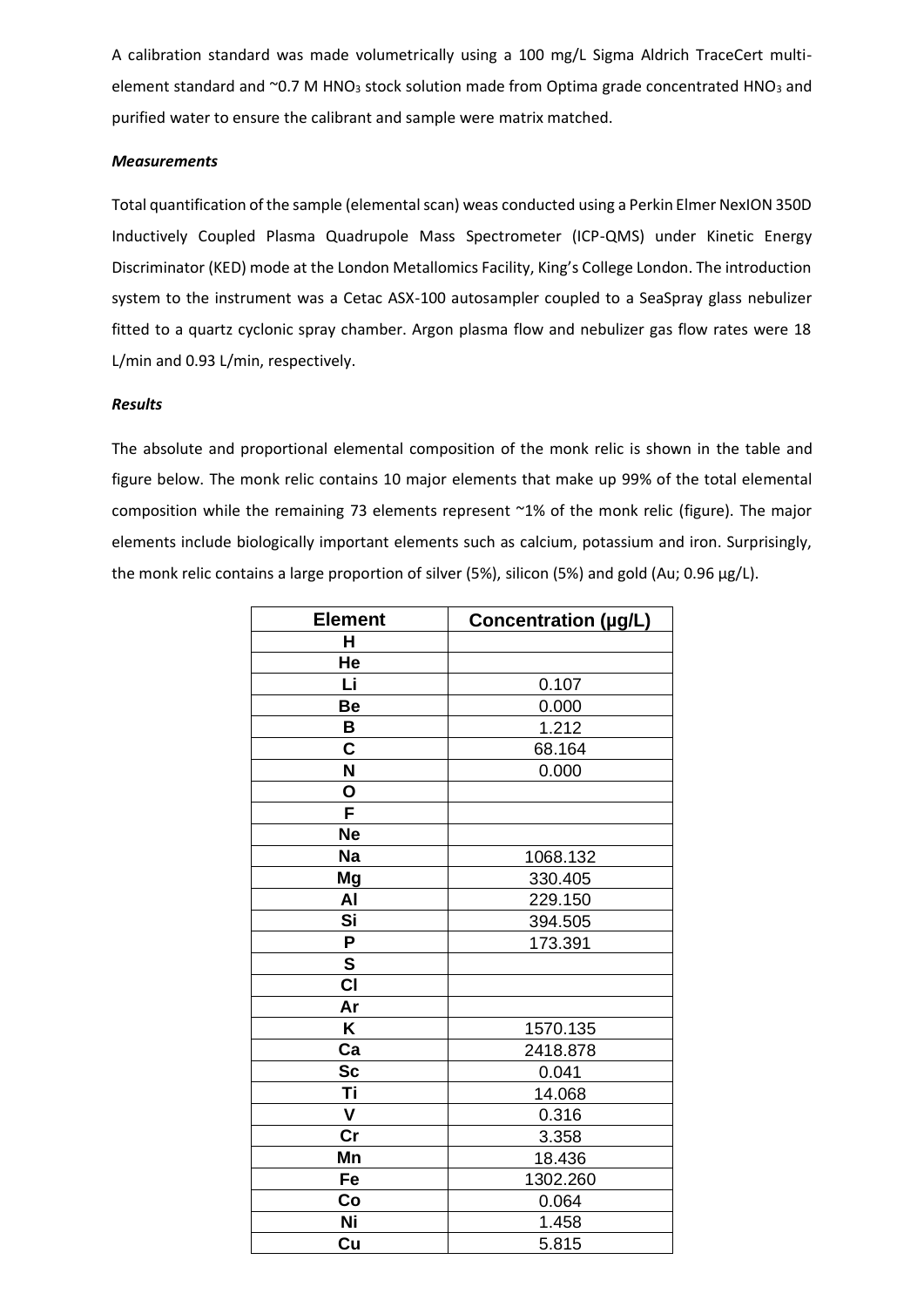| Zn            | 8.805   |
|---------------|---------|
| Ga            | 0.046   |
| Ge            | 0.015   |
| As            | 0.035   |
| <b>Se</b>     | 0.019   |
| <b>Br</b>     | 0.000   |
| Kr            |         |
|               |         |
| Rb            | 0.417   |
| <b>Sr</b>     | 0.931   |
| Ý             | 0.025   |
| Zr            | 0.076   |
| <b>Nb</b>     | 0.021   |
| Mo            | 0.264   |
| Ru            | 0.000   |
| Rh            | 0.000   |
| Pd            | 0.003   |
| Ag            | 363.647 |
| Cd            | 0.000   |
| In            | 0.000   |
| Sn            | 0.153   |
| Sb            | 0.211   |
|               |         |
| Te            | 0.000   |
| ı             | 0.067   |
| Xe            |         |
| $\mathsf{Cs}$ | 0.012   |
| Ba            | 7.853   |
| La            | 0.239   |
| Ce            | 0.601   |
| Pr            | 0.056   |
| <b>Nd</b>     | 0.230   |
| Sm            | 0.044   |
| Eu            | 0.010   |
| Gd            | 0.076   |
| Tb            | 0.010   |
| <b>Dy</b>     | 0.049   |
| Ho            |         |
| Er            | 0.012   |
|               | 0.027   |
| Tm            | 0.004   |
| Yb            | 0.021   |
| Lu            | 0.002   |
| Hf            | 0.005   |
| Ta            | 0.001   |
| W             | 0.092   |
| Re            | 0.001   |
| Os            | 0.000   |
| Ir            | 0.000   |
| Pt            | 0.000   |
| Au            | 0.959   |
| Hg            | 0.000   |
| ΤI            | 0.000   |
| Pb            | 0.633   |
|               |         |
| Bi            | 0.001   |
| Th            | 0.019   |
| U             | 0.016   |
|               |         |